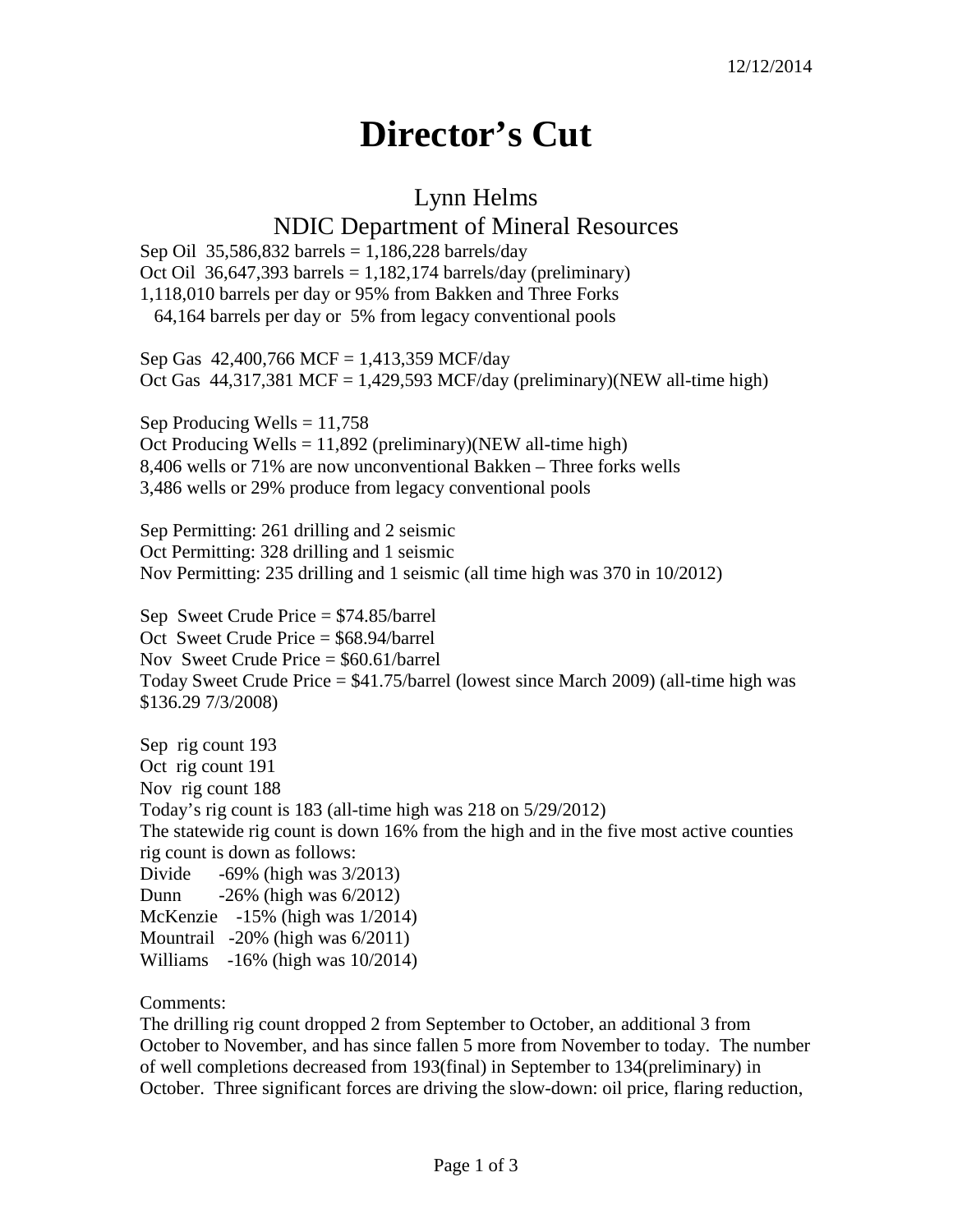and oil conditioning. Several operators have reported postponing completion work to achieve the NDIC gas capture goals. There were no major precipitation events, but there were 9 days with wind speeds in excess of 35 mph (too high for completion work).

Over 95% of drilling still targets the Bakken and Three Forks formations.

The drillers outpaced completion crews in October. At the end of October there were about 650 wells waiting on completion services, an increase of 40.

Crude oil take away capacity is expected to remain adequate as long as rail deliveries to coastal refineries keep growing.

Rig count in the Williston Basin is set to fall rapidly during the first quarter of 2015. Utilization rate for rigs capable of 20,000+ feet is currently about 90%, and for shallow well rigs (7,000 feet or less) about 60%.

Drilling permit activity peaked in October as operators worked on their summer programs, planned locations for next winter, and adjusted capital budgets.

The number of rigs actively drilling on federal surface in the Dakota Prairie Grasslands is down from 6 to 3.

Activity on the Fort Berthold Reservation is as follows 28 drilling rigs (11 on fee lands and 17 on trust lands) 386,679 barrels of oil per day (149,547 from trust lands & 237,131 from fee lands) 1,371 active wells (1,044 on trust lands & 327 on fee lands) 172 wells waiting on completion 346 approved drilling permits (306 on trust lands & 40 on fee lands) 1,997 additional potential future wells (1,224 on trust lands & 773 on fee lands)

Seismic activity is slowing down with 5 surveys active/recording, 1 remediating, 0 suspended, and 1 permitted. There are now 3 buried arrays in North Dakota for monitoring and optimizing hydraulic fracturing.

North Dakota leasing activity is very low, consisting mostly of renewals and top leases in the Bakken - Three Forks area.

US natural gas storage is now 10% below the five-year average indicating slowly increasing prices in the future. North Dakota shallow gas exploration could be economic at future gas prices. As you are aware there is some exploration underway in Emmons County. The first well will be on confidential status until 12/23/14.

The price of natural gas delivered to Northern Border at Watford City is down \$0.76 to \$2.98/MCF. This results in a current oil to gas price ratio of 14 to 1. The percentage of gas flared dropped to 22%. The Tioga gas plant remained below 70% of full capacity due to delayed expansion of gas gathering from south of Lake Sakakawea. The Oct